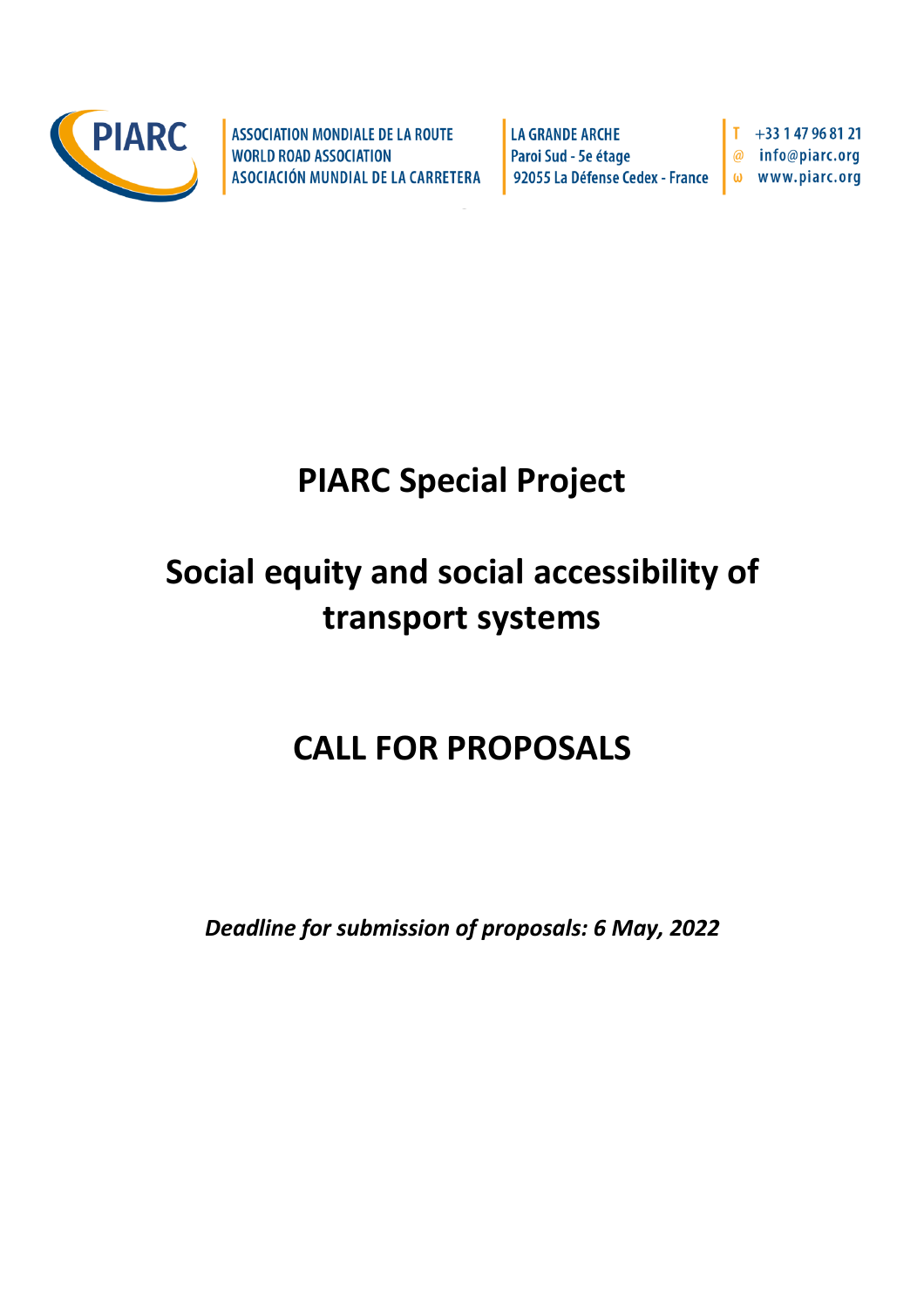# **1 PURPOSE AND STRATEGIC SIGNIFICANCE**

## **1.1 Introduction**

The World Road Association (PIARC) has established a Special Projects mechanism to enable it to respond outside the usual four years Technical Committee cycle to emerging issues and priorities identified by its members. This paper is a Call for Proposals to conduct the "Social equity and social accessibility" Special Project.

## **1.2 Definition of social equity and social accessibility in the context of this project**

**Social equity:** road practices and policies that have ensure the consistent and systematic fair and just road transport system in the following aspects:

- **-** Fair and just mobility to meet the needs of different road users and citizen,
- **-** Fair and just access to road transport system,
- **-** Fair and just allocation of the costs for road infrastructure and road transport

within a holistic approach including direct and indirect costs (toll roads, taxes, time, road safety…). A central goal of transportation is to facilitate social and economic opportunities by providing equitable levels of access to affordable and reliable transportation options based on the needs of the populations being served, particularly populations that are traditionally underserved, or which current trends in mobility could disadvantage.

**Social accessibility:** The attribute of transportation infrastructure and systems that enables mobility being able to be reached or obtained with affordable effort (cost, time, etc.) within different users' context: physical, location, economic, social, gender, age…

**Out of the scope**: while PIARC acknowledge the importance of physical accessibility in terms of equal transport services for people with disabilities, this aspect is out of the scope for this project.

# **1.3 Context**

It can be argued that the mission of road and transport authorities is to ensure that the provision of adequate transportation services to all citizens.

All areas are usually not served equally: major urban areas benefit from public transport services, which are usually subsidised by local and/or national governments, whereas rural areas have to rely mostly on individual road transport.

In general, transport expenditure of rural households is higher than households in big cities. This inequality was relatively well accepted since it was balanced by a lower housing expenditure in rural areas compared to urban ones.

Over the last years all countries are facing the need to decarbonize our activities (particularly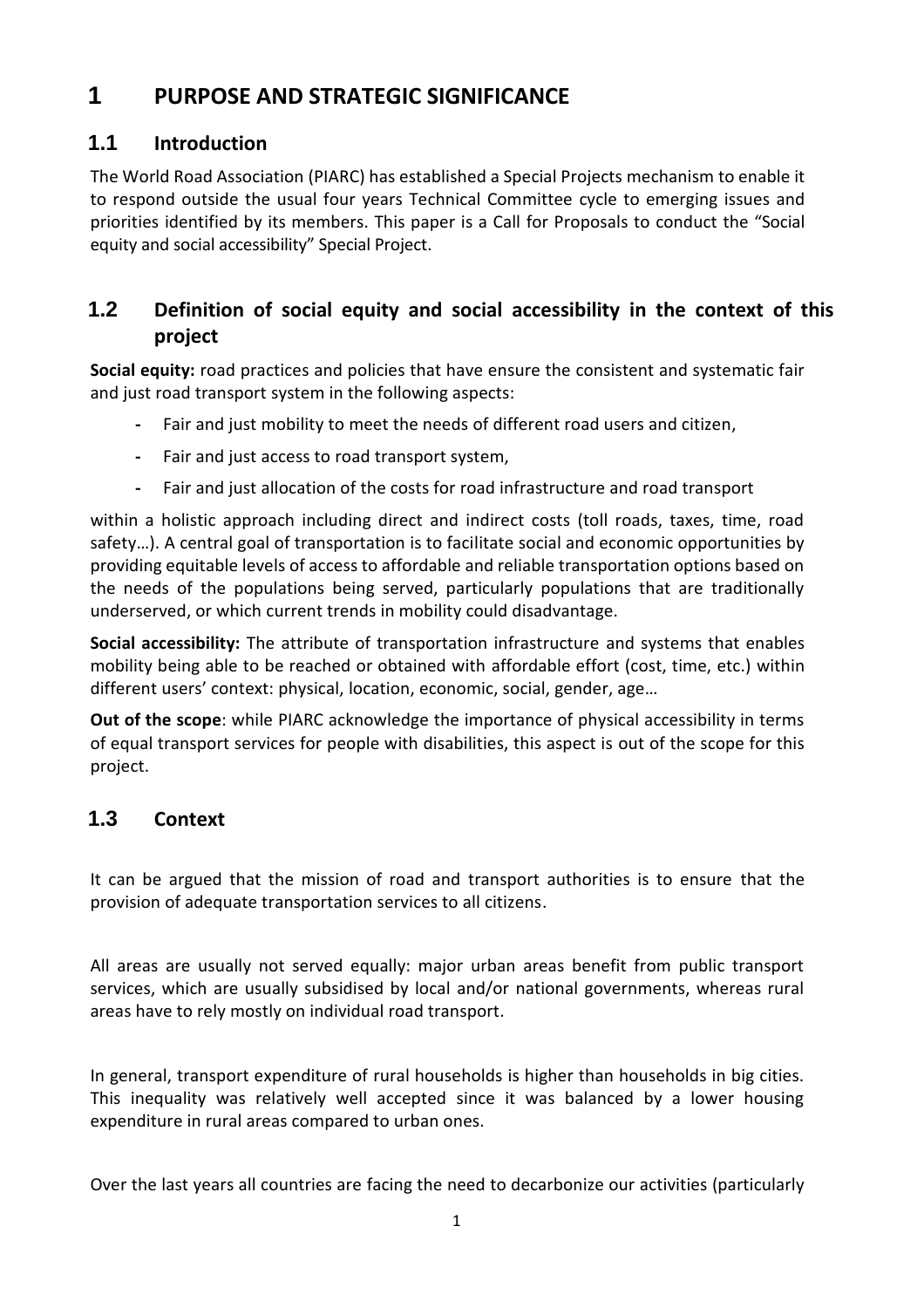transport and housing), the need to preserve our environment and to limit the use of natural resources. The energy cost growing, they have a bigger impact on transport users captives of the individual car, therefore, the balance over the acceptability of a more expensive transport compensated by a cheaper housing, is broken.

In recent years, some measures have been developed in order to support major policy issues. However, even if the strategic issues themselves are well accepted, those practical measures have been faced with strong backlash from road users: a carbon tax on petrol (with contribute to urgent decarbonisation efforts) has led to the "yellow vest" movement in France; lower speed limits (which contribute to improving road safety) have led to major protests. Besides, some economic recovery plans that aim at compensating the effects of the COVID-19 pandemic appear to compound this as they seem to cater to the expectations of what some don't hesitate to call an urban elite. Those plans encourage the development of public transport (which is more prevalent in urban areas), of electric vehicles (which are more expensive than combustion-engine vehicles in most cases), etc. What's more, some urban areas are implementing measures that discourage or even forbid the use of older vehicles, which is seen as discriminatory by poorer road users. Lastly, the recent move to increased work from home arrangements will have various long term effects that are not well known yet. The demand for transport between home and office will evolve. The demand for housing in more rural areas will grow, which will impact mobility patterns. Housing in more rural areas will become more expensive, which will impact poorer segments of the population, etc.

In summary, the work to be conducted should address the notions of equity (are all segments of the population served fairly) and accessibility (are all geographic areas accessible to all who need it). The scope should include a clarification of equity for the purpose of the project. Some things to consider include budget per km of roads? per capita? per share of GDP?

This context will vary from country to country. The project should specifically address the reality and needs of both HIC (High Income Countries) and LMIC (Low Middle Income Countries).

#### **1.4 Purpose of the project**

As a result we are witnessing the emergence of a heated debate on how to take national (or even global) policy issues into account versus how to preserve adequate access to jobs and essential amenities for all, which is seen as a fundamental good ("right to mobility") and as a major element of the social pillar of sustainable development. We should take into account people needs in rural and peri-urban areas and take into consideration their question "Due to ongoing transitions, what will be the offer of transportation service which will preserve my access to jobs and essential services at a cost in relation with my budget ?".The first stage of the project will consist in analysing this type of daily mobility needs, particularly for rural and peri-urban populations. What are the essential services for which they have greater transport challenges (cost, time…)? How current transitions could break the balance with urban citizens? This analysis should be relevant for all countries no matter their income level.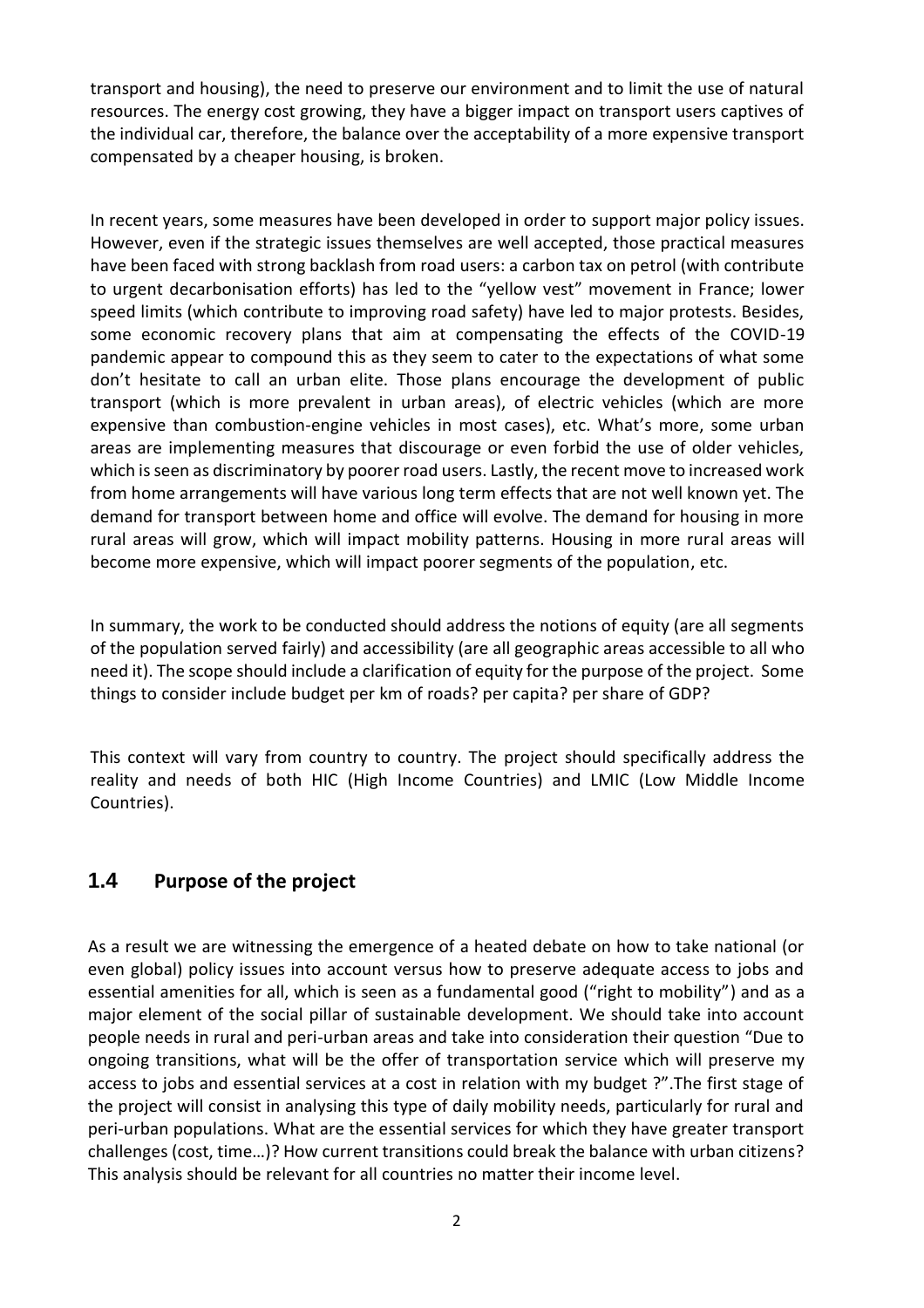**Out of the scope**: accessibility to essential services near the house (shopping, schools, nearby jobs, entertainment…) will not be included in this analysis when they are accessible in good conditions such as walking. Depending on the country the school could be included or not in this category.

Concerning road authorities and transportation authorities: There is a risk that long-term policy ambitions appear disconnected from the daily concerns of the population, with the latter expressing discontent through elections or protests. It is essential to build the bridge between people and policy. The second stage of the project will analyse the ongoing or projected answers by transport authorities or road agencies to the needs identified in the first stage: What are the policy measures that seem to cause problems? What would be the long term implications of not addressing such social problems? What are the best ways to handle the growing need for equity (road transport services, multimodal transport services, ride sharing services, bicycle road infrastructure, subsidies to specific users…)? How best to measure and acknowledge expectations from citizens? The work to be conducted would analyse such issues at the international level.

**Out of the scope:** The research will not seek to pronounce on which approach is the more suitable than the other nor will it aspire to develop a single recommendation that is meant to be applicable all countries. The research will not seek to anticipate future industry dynamics, as this would be cumbersome when we consider the global scale of the research. The research will not include a review of existing academic literature on the topic, but rather focus on case studies and anecdotal feedback received from the PIARC membership.

In order to offer a strategic perspective on the second stage, it would be needed to analyze the different business models or at least general funds flow scheme in different parts of the world. Which funds generated by road sector remain in the road sector to cover the road expenditures? Which funds go to different sectors? Which citizens or users are paying for those funds and who is benefiting form them? Benefits and costs are shared in an equitable way? The project should present different categories of business models used around the world.

The work will rely on an international case studies collection as well as on analysis with various social sciences and transport planning perspectives addressing both the realities in HIC and LIMC.

This work will establish best practices and establish recommendations for PIARC members, mostly national road administrations. It may also establish recommendations for the PIARC association, e.g. terms of reference for future Task Forces or Technical Committees, or other actions.

This research will seek to capture and analyze the current status quo in terms of how Road authorities are currently managing accessibility of their road infrastructure, whilst implementing this in the most socially equitable manner possible. Through the analysis process, the research will identify significant observation and develop a best practice guideline based on these observations.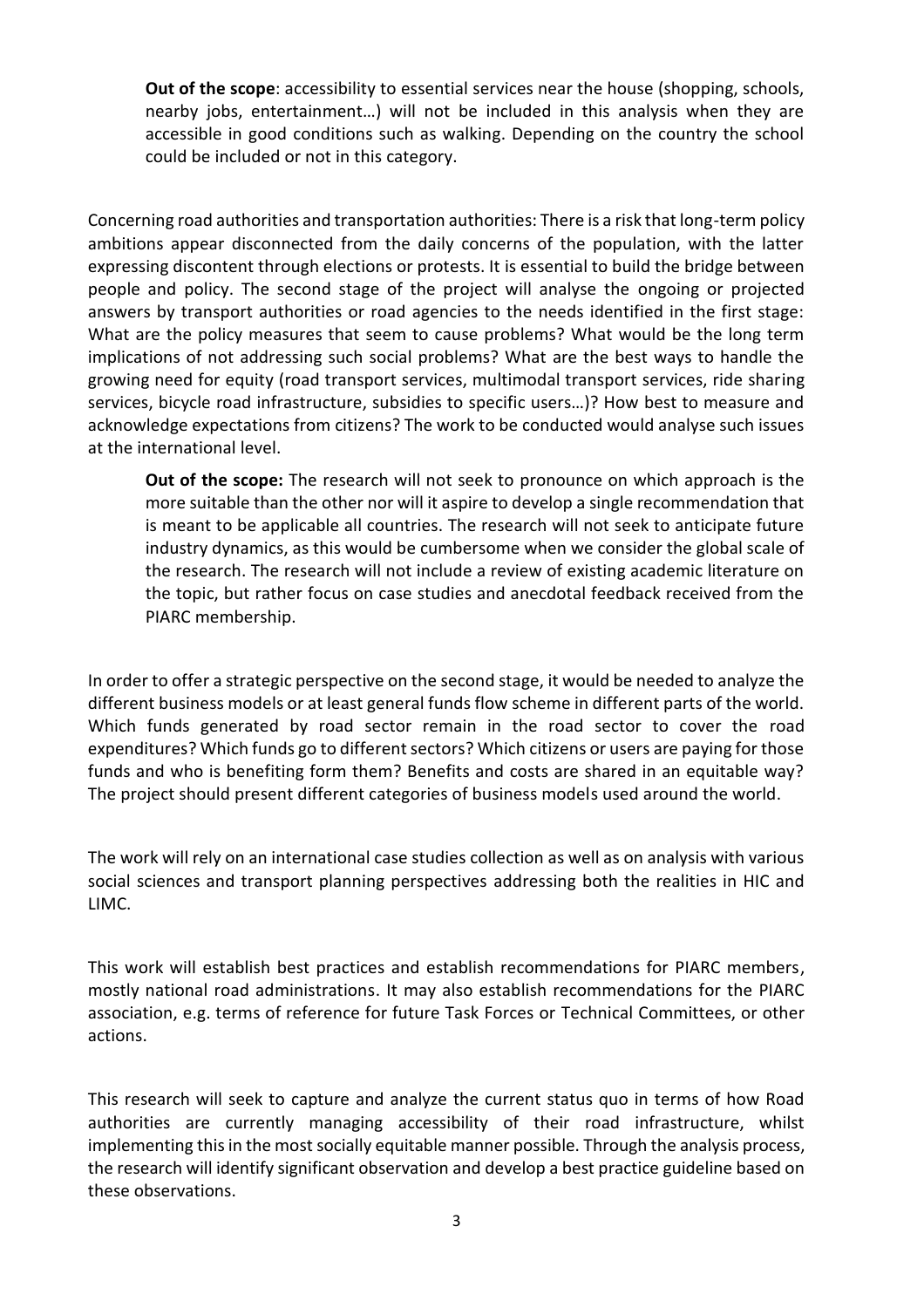## **1.5 Out of the scope**

On top of the two aspects mentioned in point 1.4, the following aspects are out of the scope.

A detailed assessment of economic flows within the road sector is out of the scope. The project should focus only on economic impacts to different road users and stakeholders.

The research will not seek to anticipate future industry dynamics, as this would be cumbersome when we consider the global scale of the research. However, it should include current new aspects such as efforts for decarbonisation and its implications on social equity and social accessibility.

The research will not include an exhaustive review of existing academic literature on the topic, but rather a light and mostly practical literature review and then focus on case studies and anecdotal feedback received from the PIARC membership.

# **2 METHODOLOGY AND APPROACH**

#### **2.1 Analysis on current situation worldwide regarding road policies with impacts on social equity and social accessibility**

Case study collection of successful and unsuccessful practices in different parts of the world, including:

- o General assessment of revenues streams throughout the road sector in different parts of the world. Who is funding the road infrastructure and operation? Which funds captured by the road sector go to other sectors? What are the implications to social equity and social accessibility for different regions? What are the costs to different road users and citizens?
- $\circ$  Comparison of fuel taxes and its use inside and outside the road sector in different parts of the world.
- o Subsidies of road transport (public or private) in urban and rural areas.
- $\circ$  Social protest or disagreements with transport policies, their origin and their outcomes.
- o Stakeholder mapping and engagement strategies/policies to develop road infrastructure and road policies.
- o Economic regulations to promote decarbonization of the road sector, how are they fund and what are their implications to social equity and social accessibility to urban, peri-urban and rural communities.

## **2.2 Trends of public policies regarding road social equity and social accessibility worldwide**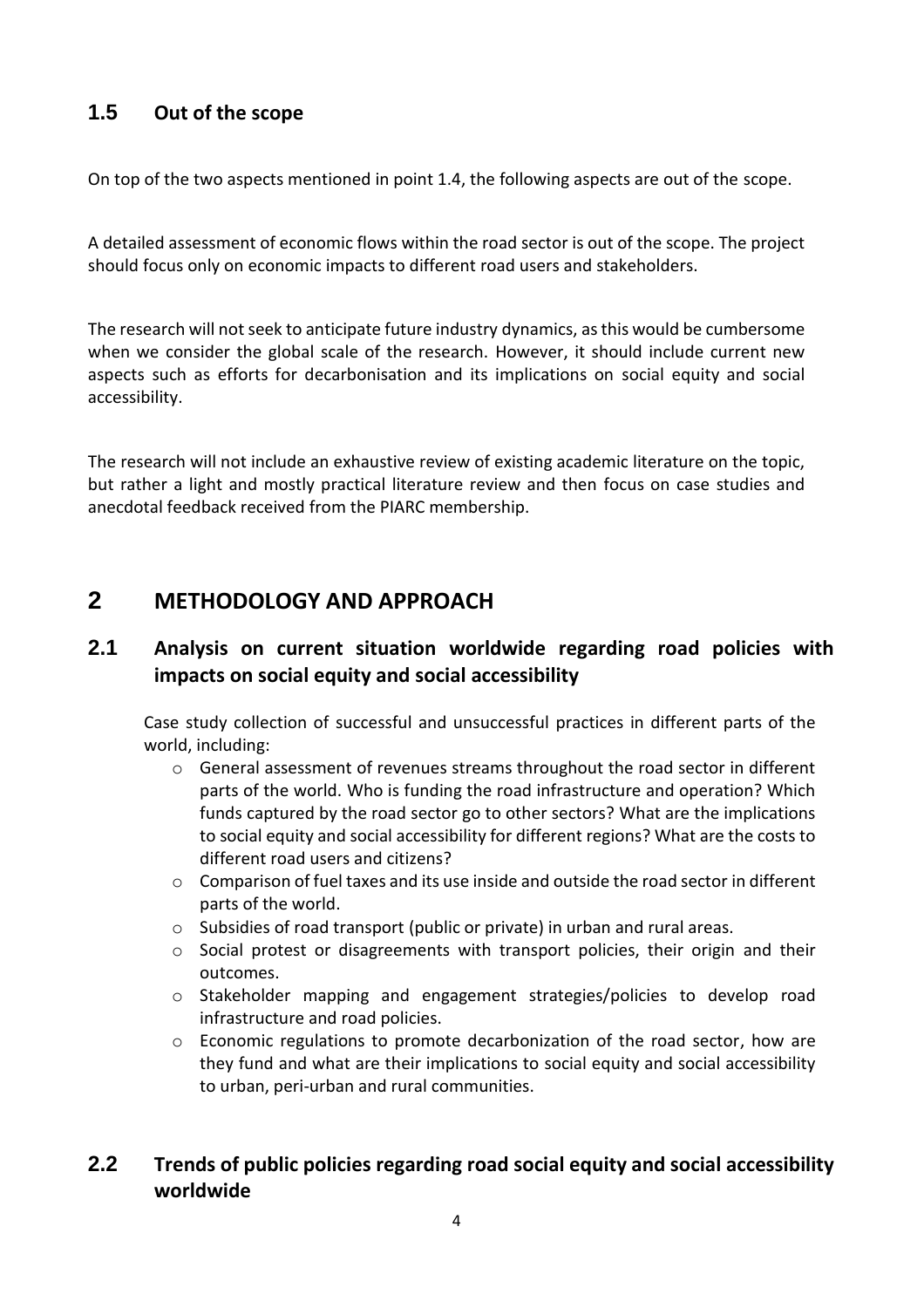Draw up general trends in different parts of the world regarding the road social equity and social accessibility, both in HIC and LMIC, in urban areas and rural ones.

Are they considering social equity and social accessibility? Are these issues becoming a center of interest for road administration and citizens?

Are the efforts to decarbonize the road sector challenging the social equity and social accessibility?

Has the global COVID pandemic change the road policy trends and their impacts on social equity and social accessibility? Are the economic recovery plans considering the social equity and social accessibility?

### **2.3 Proven policies**

Draw up an inventory of the various successful and unsuccessful policies and the reasons for their success.

Case study collection of successful and unsuccessful road policies to address social equity and social accessibility both in HIC and LMIC, and urban areas and rural ones, including an analysis of the reasons for success or failure.

## **2.4 Income and expenditures of the road sector from a national, a Road Administration and road users perspectives**

How is the business model organized around the road sector in different parts of the world from a national perspective? In USA and Canada, there are some fuel taxes allocated directly to roads, while in Europe they go to the general budget of the nation, which usually received furthermore revenues from the road sector than the investments into the road sector.

How are the same cash flows from the road administration perspective?

What about from the road users? Do they pay more or less than the real cost of the road infrastructure or road transport? Is it shared in an equitable way? Is it different for urban, periurban and rural populations? An international perspective should be included for these questions since it varies from country to country (countries with similar systems should be gathered).

How accessible is the road transport for different road users?

#### **2.5 Approach**

Proposals in response to this Call should use the template "Answer to the Call for Proposals for the Social equity and social accessibility PIARC Special Project". The answer should include a description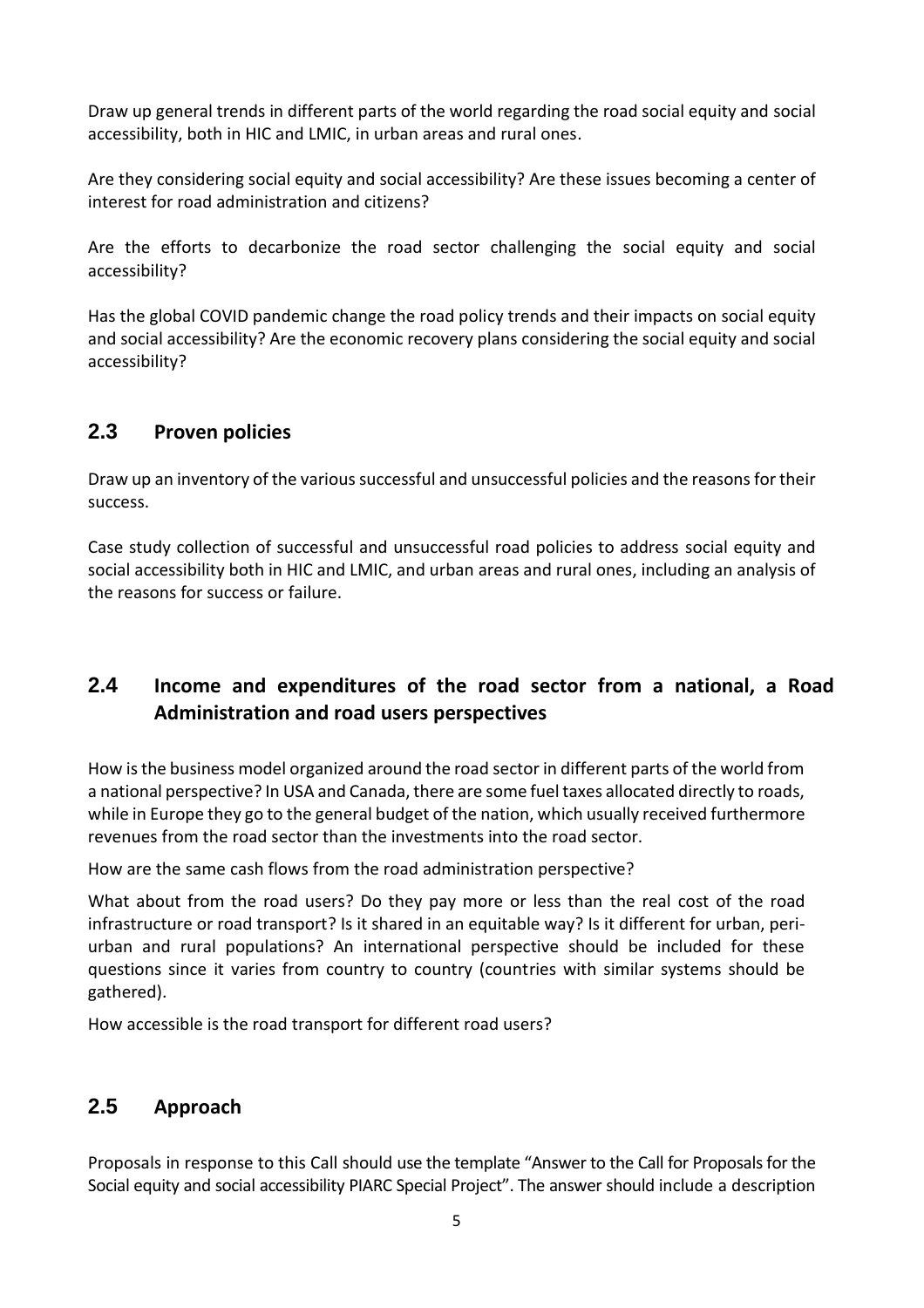of the approach to be taken to collect and compile the information being requested. The proposal should answer the following questions about the tenderer's approach:

- 1. How will the study collect international information regarding social equity and social accessibility in the road sector?
- 2. How will the study collect world-wide case studies, policies and business cases that deal with social equity and social accessibility?
- 3. How will the study identify challenges and opportunities for road policies dealing with social equity and social accessibility?
- 4. How the study will analyze funds flows models from a national, a road administration and road users perspectives and its impacts in different populations?
- 5. How will the study take into account the LMIC reality to provide specific recommendations to them on social equity and social accessibility?
- 6. What will be the study milestones in terms of deliverables? What will be the approach for monitoring the progress and to include the inputs from the Project Oversight Team (POT)? It is recommended to organize monthly videoconference, and to share regularly intermediate deliverables with the POT asking for feedback.
- 7. How the management of the project will be organized including quality assurance and quality control without taking significant resources from the project.

## **2.6 Options**

The proposal can be structured as a core proposal plus additional options.

The bid would then include a core proposal within the proposed budget, and then some options which would be described in detail as well as priced.

If the bid is selected, PIARC would place the order for the core proposal and maybe as well for some of the options. This would be done at PIARC's discretion.

**In any case, the core proposal must answer all the expectations which are presented in this call for proposals document.**

# **3 FINAL DELIVERABLES**

The final deliverables will comprise:

#### **3.1 Report**

A **report** including a literature review and a collection of case studies on road practices and policies addressing social equity and social accessibility.

The general structure of the report should be as follows (adjustments with the agreement of the POT are acceptable):

Executive Summary

1. Introduction: project background, objectives and scope.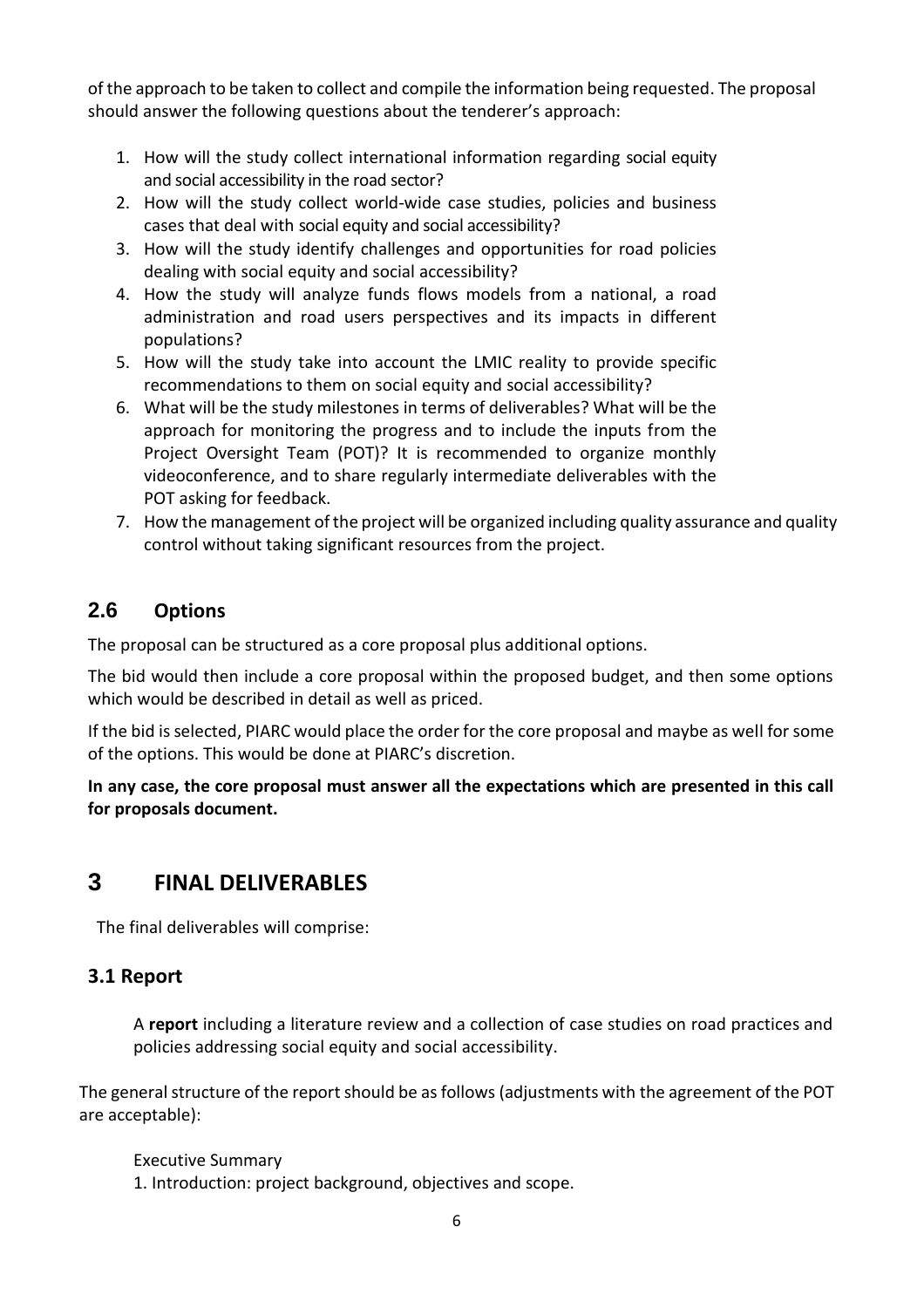2. Methodology and approach.

3. Description of road policies and practices with impact on social equity and social accessibility.

5. Case studies analysis from around the world.

6. Description of opportunities and challenges in this field.

7. Funds flow analysis for a national perspective, a road administration and a road user perspective including social equity and social accessibility aspects.

- 8. Conclusions of the study.
- 9. Recommendations, for road administrations, LMIC and PIARC.
- 10. References.
- 11. Appendices.

- Taking into consideration the LMIC in the study: each chapter of the report should make reference to LMIC when relevant. A chapter inside the report's conclusions with possible **specific recommendations for LMIC** should also be considered.

- The specific recommendations for road administrations and transport regulators are a key element of the report. They should be relevant for high decision makers and operators.

- The specific recommendations for PIARC could include recommendations to liaise with specific industries, take part in existing conferences and/or create a new technical committee / task force on the subject.

#### **3.2 Dissemination material**

Presentation material to present the results of the Special Project at PIARC Council meeting in October 2022 in Dakar, Senegal (final date will be defined first semester 2022).

The selected tenderer will also be invited to join the meeting physically or via videoconference. The retained option should be specified in the proposal.

#### **3.3 Voluntary contribution to the next PIARC Congress**

Voluntary contribution to the Session on the Special Projects inside the World Road Congress in Prague, 2-6 October 2023. Retained consultant will be invited to join the Session (participation is optional) and to provide inputs to the Session program. This contribution will be requested after finalizing the project and out of the project budget. So, this point is provided as information.

#### **3.4 Intellectual property and formats**

The final products will be submitted in electronic form in English, using PIARC template for Technical Report and PIARC template for PowerPoint presentations.

The report will be owned by PIARC and it will acknowledge the contribution of the external consultant.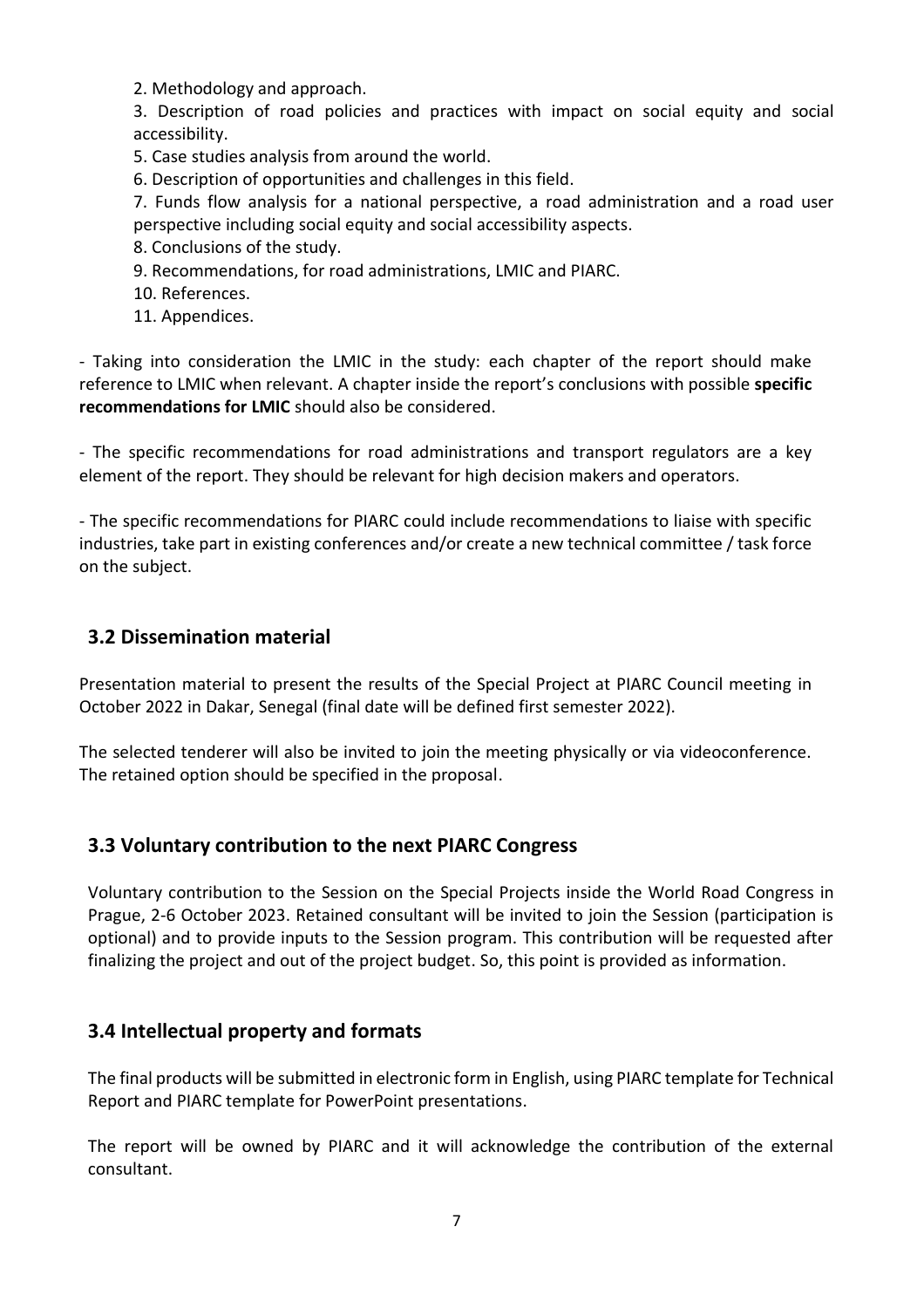PIARC will ensure translation into French and Spanish. In addition, they will make it available free of charge in the World Road Association's Virtual Library to ensure a large world outreach for the report.

# **4 KEY DATES**

The proposal should also include a proposed draft of a work schedule. The schedule should identify dates or timeframes for accomplishing major milestones in the project. The work schedule will include monthly videoconference meetings and dates or timeframe for an interim product or products that allows adequate time for review and feedback prior to the final deliverable. The schedule must be completed, and final report should be delivered by September 20<sup>th</sup>, 2022, so PIARC can proceed to translation and dissemination of document in advance to participants to PIARC Council meeting foreseen in Dakar in October 2022.

These are some of the milestone to be included in the offer:

- 1<sup>st</sup> half of May 2022: Kick-off videoconference meeting.
- Intermediate milestones to be proposed by the tenderer.
- 14<sup>th</sup> of October 2022: Finalization of the report in English.
- 28<sup>th</sup> of October 2022: Finalization of Council presentation.
- Week of 7<sup>th</sup> November 2022, Presentation at PIARC Council meeting, in presence in Dakar or by virtual participation.
- 2-6 October 2023, Voluntary presentation at the World Road Congress.

# **5 PROPOSED BUDGET**

Please provide a general budget for the project. The funding requested from PIARC should not exceed 35,000 Euros all taxes included. The budget should include a general itemization of the costs of the major work elements of the project and provisional schedule of invoicing.

Invoices will be processed only for completed and approved items, with 10% of each invoice payment to be held back until final deliverables have been accepted by the Project Oversight Team and approved by PIARC.

In line with EU regulations, the payment will take place 60 days after the acceptation of the invoice by the POT.

Since a timing delivery of the outputs is at the essence of the Special Projects mechanism, late penalties could be applied if the external consultant fails to deliver the outputs in the proposed milestones. In line with French regulations, if the delay is the contractor's responsibility, the penalties will be 1% of the budget per week of delay, with a grace period of 15 days, and up to a maximum of 5% of the budget.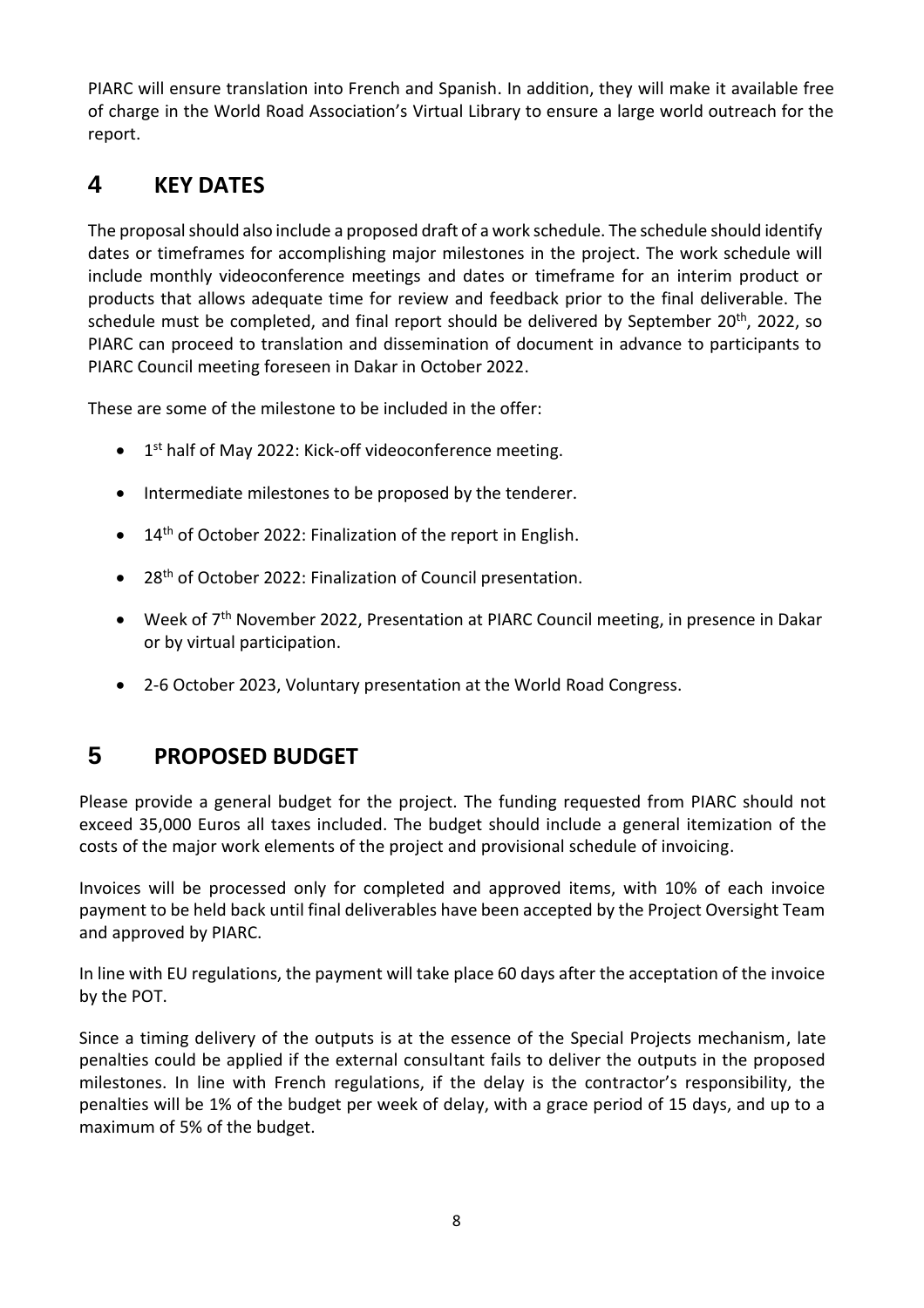## **6 PROPOSED EXPERTS AND INTERNATIONAL NETWORK**

The proposal should also include a description of the relevant expertise that qualifies the contractor to undertake the project. Specifically:

- $\circ$  Please describe any past or current work projects that relate to the subject of this proposal.
- $\circ$  Please also identify the person or persons who will be working on this project, describing their roles and estimated contribution to the project, and providing information on their backgrounds, experience and expertise.
- $\circ$  Please provide information about any other international network, other than the World Road Association, from which tenderer could receive inputs.

# **7 PROJECT OVERSIGHT AND PROPOSALS EVALUATION**

The project will be overseen by a project evaluation and steering committee called "Project Oversight Team" (POT) to select the preferred tenderer and assist in the development of the project. These experts will be drawn from PIARC membership and will include representatives from Technical Committees TC 1.1 Performance of transport administrations, TC 1.2 Planning Road Infrastructure and Transport to Economic and Social Development, TC 1.3 Finance and procurement, PIARC Strategic Planning Commission, some experts nominated by member countries and PIARC General Secretariat staff.

The POT will assess proposals and select the preferred tenderer on the basis of its assessment of:

- a) Technical approach and methodology (up to 35 points): how well tenderer address the project objectives and deliverables and how effective and resilient is the proposed approach and methodology including collecting mobility data and trends, case studies internationally and addressing the needs of different PIARC member countries, such as LMIC;
- b) Proposed work plan including intermediate milestones (up to 15 points).
- c) Value for money offered by the tenderer (up to 20 points): including the time offered by different contributors of the tenderer's team.
- d) Experience of the proposed team on the holistic vision of mobility needs and of the road sector (up to 10 points)
- e) Experience of the proposed team on mobility needs, and the road policies and practices addressing social equity and social accessibility (up to 10 points)
- f) International experience and network of the proposed team (up to 10 points)

The POT will oversee progress of the Project, including participating in periodic calls, reviewing interim and final products. The POT will also provide any relevant information from the PIARC work to the selected tenderer(e.g., information obtained from surveys) for use in the project. In addition to review and oversight by the POT, input may also be sought from the other members of Technical Committees and the PIARC Executive Committee and Strategic Planning Commission.